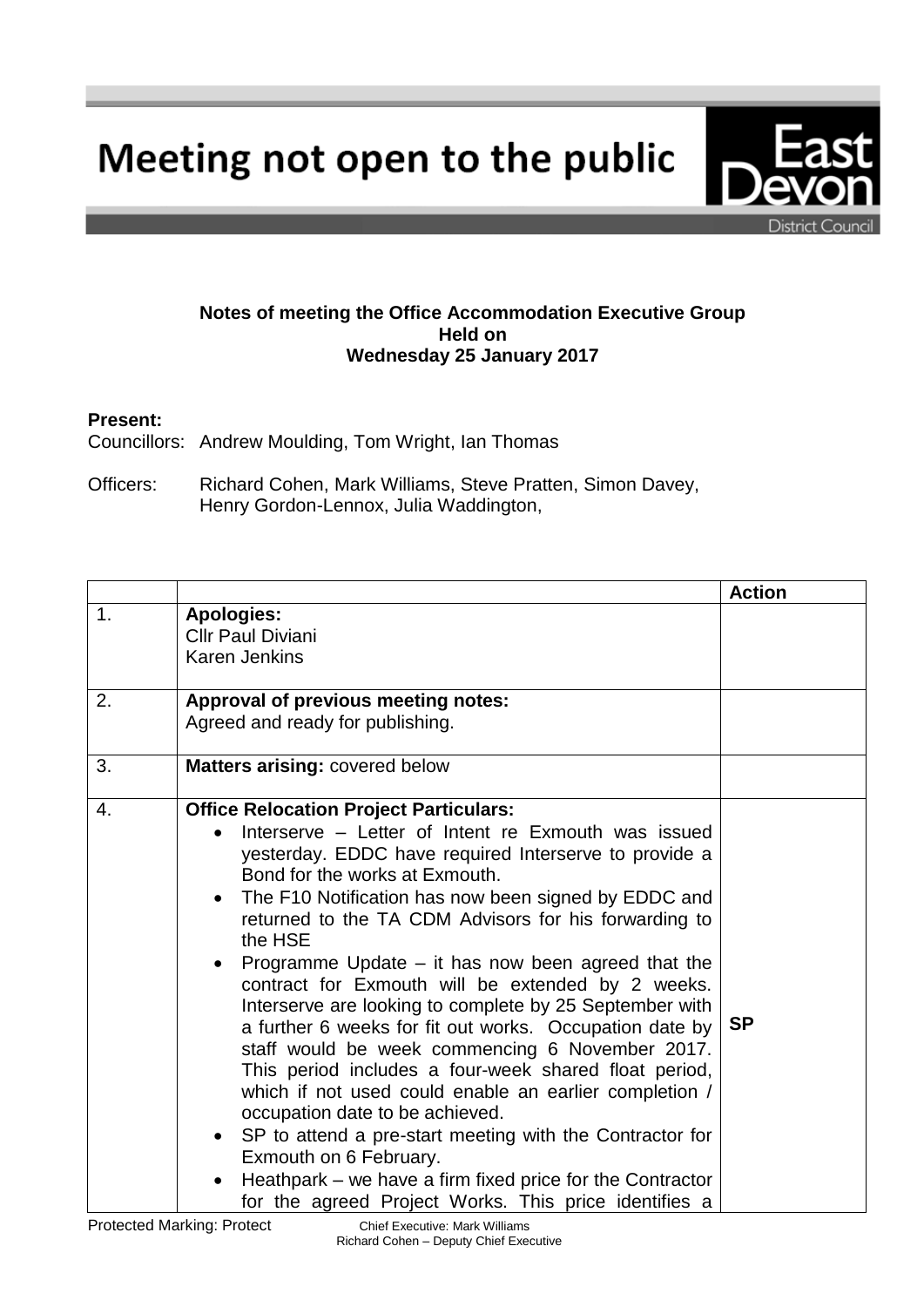|    | particular commencement date.<br>All relevant Project expenditure, including accruals, to 31<br>December 2016 totals £ 1,565,035. There remains a<br>budget balance of £8,161,420.<br>Risk Register - A Workshop meeting was recently held<br>$\bullet$<br>to review and update the Risks. Cllr Thomas wanted to<br>add a new Risk regarding the possibility of structural<br>changes to Local Government. His concern was that<br>should there be any relevant changes within Local<br>Government how would EDDC be justified in building of<br>new offices. Discussion followed and it was advised that<br>the new office facilities would be fit for purpose providing<br>suitable services and if necessary could be leased out as<br>modern offices. The risk is not project related but Council<br>related. The risk will be added to the Risk Register.<br>Pegasus update - an appeal may be submitted in due<br>course. There will be a possible 12/18 month delay<br>waiting for a decision on Planning. They may wish to<br>resolve some of the planning issues before submitting an<br>Appeal and may also consider submission of a slightly<br>amended design to the Inspector.<br>SD spoke to the group regarding the financial costs<br>associated with the move and the opportunities available<br>to them. These were based on both the sale of the<br>Knowle and moving prior to any sale.<br>Agreed to prepare a report for the March Cabinet<br>$\bullet$<br>outlining all options, opportunities and costs with the<br>move going forward. This Group to hold a special | <b>SP</b><br><b>RC</b> |
|----|---------------------------------------------------------------------------------------------------------------------------------------------------------------------------------------------------------------------------------------------------------------------------------------------------------------------------------------------------------------------------------------------------------------------------------------------------------------------------------------------------------------------------------------------------------------------------------------------------------------------------------------------------------------------------------------------------------------------------------------------------------------------------------------------------------------------------------------------------------------------------------------------------------------------------------------------------------------------------------------------------------------------------------------------------------------------------------------------------------------------------------------------------------------------------------------------------------------------------------------------------------------------------------------------------------------------------------------------------------------------------------------------------------------------------------------------------------------------------------------------------------------------------------------------------------------------------------------------|------------------------|
| 5. | meeting prior to the Cabinet to discuss the report.<br><b>Internal Facilities Manager update:</b><br>• JW had prepared a report on the FF&E Procurement for<br>consideration which had been discussed at the Officer<br>Group the day before. Following review and discussion,<br>Members confirmed that they agreed with the<br>recommendations. The Executive Group accepted the<br>Officer Group recommendation. JW to progress.                                                                                                                                                                                                                                                                                                                                                                                                                                                                                                                                                                                                                                                                                                                                                                                                                                                                                                                                                                                                                                                                                                                                                         | <b>JW</b>              |
| 6. | <b>PegasusLife Update:</b><br>See above.                                                                                                                                                                                                                                                                                                                                                                                                                                                                                                                                                                                                                                                                                                                                                                                                                                                                                                                                                                                                                                                                                                                                                                                                                                                                                                                                                                                                                                                                                                                                                    |                        |
| 7. | <b>Exmouth Town Hall:</b><br>CCTV – no response has been received regarding the<br>unidentified cables in the Town Hall so once the<br>contractors are ready to start work those cables will be<br>removed. A meeting is due to beheld on 21 Feb with<br>those involved with the CCTV and Gerry Moore to look<br>at way forward.<br>Work has now commenced in the CAB offices to allow<br>the Revs & Bens teams to move in.<br>During the works to the Town Hall 7 car park spaces will<br>$\bullet$<br>be available in the car park for public use whilst<br>attending the Town Hall etc. but there will be no access<br>to these spaces at weekends.                                                                                                                                                                                                                                                                                                                                                                                                                                                                                                                                                                                                                                                                                                                                                                                                                                                                                                                                      |                        |